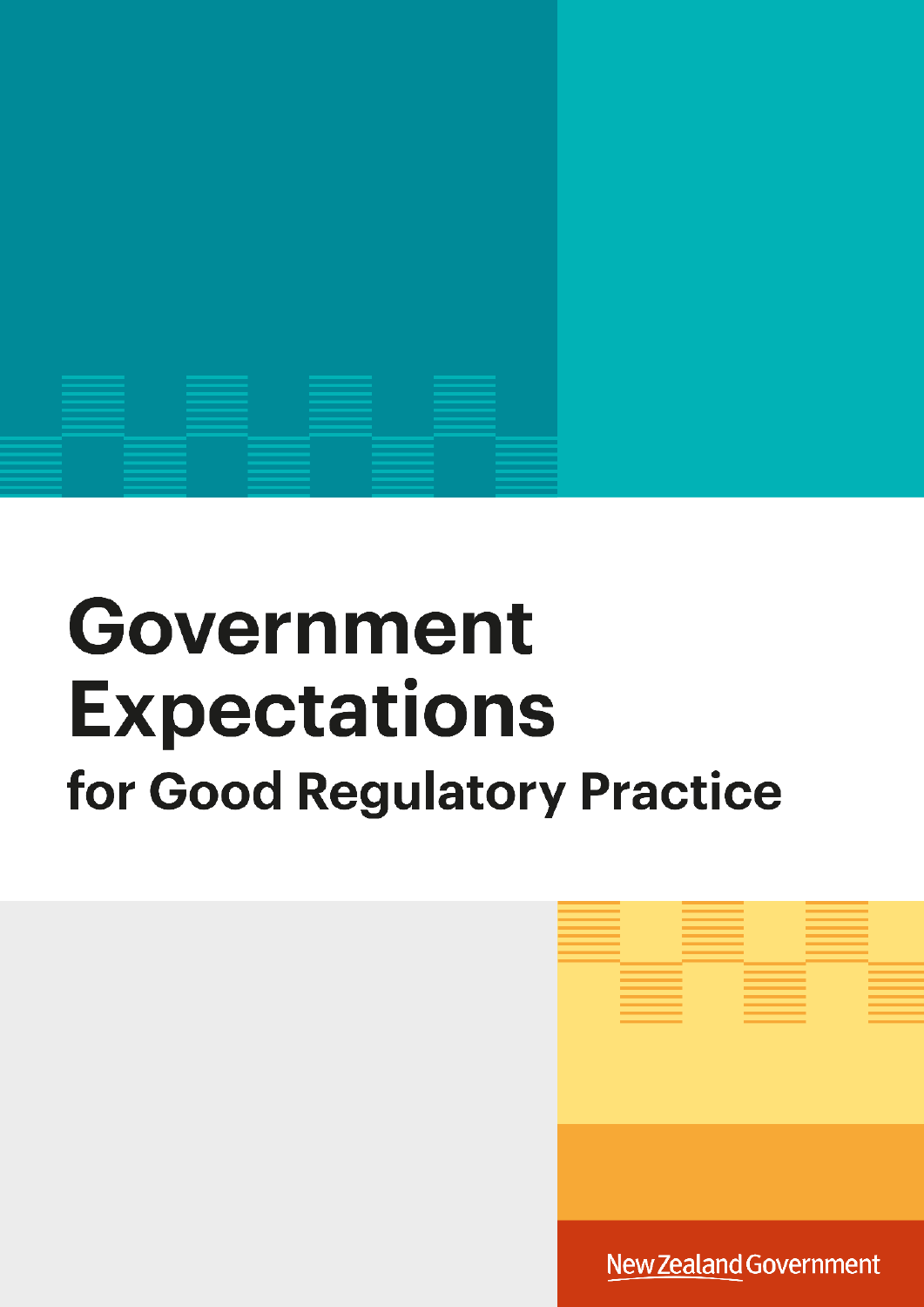# **Government expectations for good regulatory practice**

Regulation significantly shapes the everyday lives of New Zealanders. It recognises and protects their wide-ranging rights and interests, and can assist them to interact with others and with the state on clear, fair and efficient terms.

But regulation can also impose costs, limit freedoms, stifle innovation, and give rise to other unintended consequences. The well-being of all New Zealanders therefore vitally depends on the quality of our regulatory design and practice.

Good regulatory design and practice requires considerable attention, skill, and collaboration. It must accommodate diversity in people and organisations. It may also need to operate in complex environments in which values, social conditions, markets or technologies may be evolving rapidly, and the behavioural responses are difficult to predict in advance.

Recognising the challenges, the government has, over time, developed some general rules of thumb about what makes a good regulatory system and what is good stewardship practice for a regulatory agency. These are collated and presented below for the reference of government regulatory agencies.

The government expects that government regulatory agencies, both in the public service and the wider state sector, will have regard to, and give appropriate effect to, these good regulation principles and regulatory stewardship responsibilities, within the bounds of their agency resources and mandates.

April 2017

*Note: This statement of government expectations succeeds and replaces previous government statements of regulatory expectations including:* 

- *the 1997 Code of Good Regulatory Practice,*
- *the 2009 Government Statement on Regulation, and*
- *the 2013 Initial Expectations for Regulatory Stewardship.*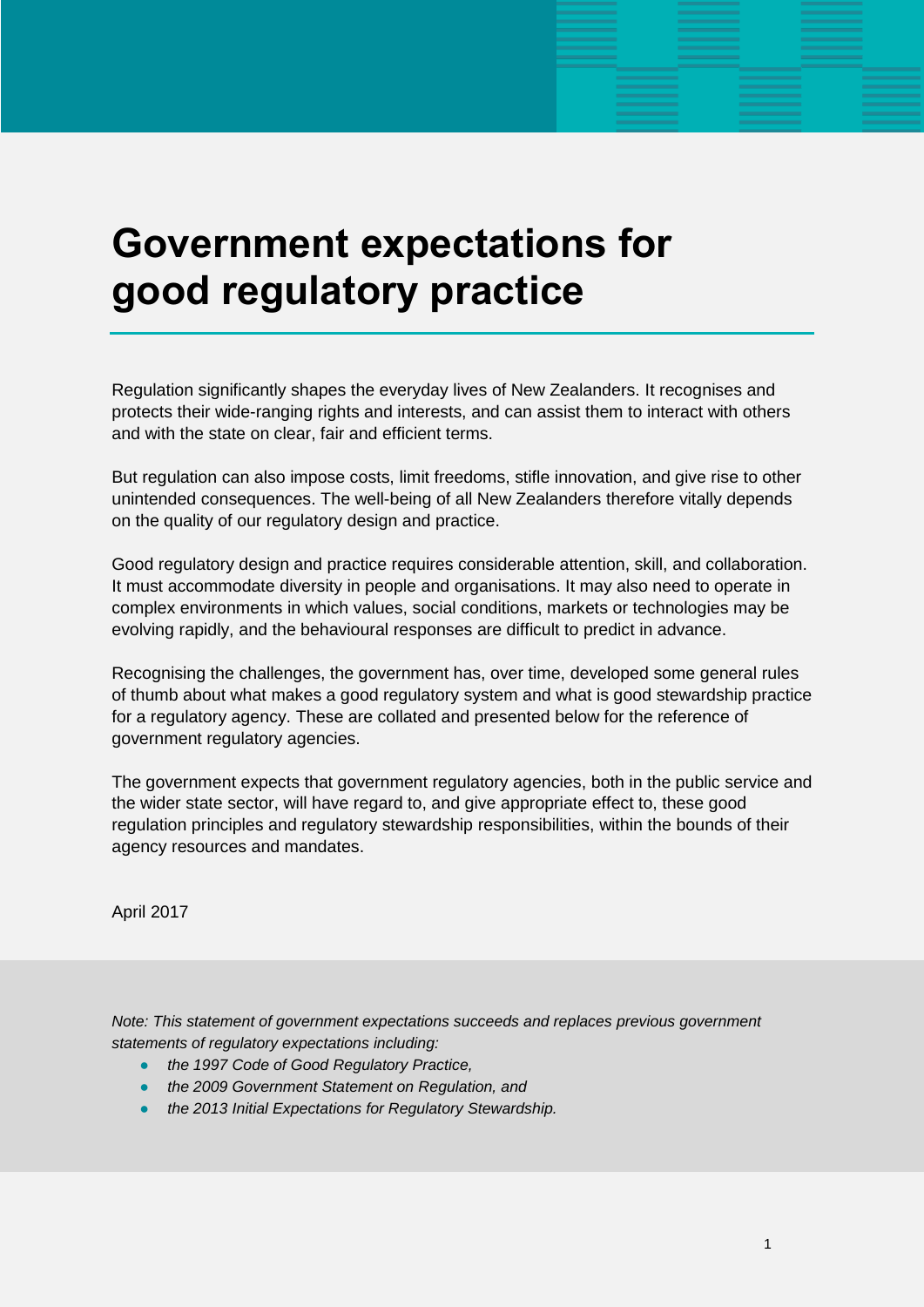# **About these Expectations**

For the purpose of these expectations:

- a regulatory system is a set of formal and informal rules, norms and sanctions, given effect through the actions and practices of designated actors, that work together to shape people's behaviour or interactions in pursuit of a broad goal or outcome
- a regulated party is a person or organisation that is subject to behavioural expectations, obligations and/or sanctions within a regulatory system, and
- a regulatory agency is any agency (other than courts, tribunals and other independent appeal bodies) that has any of the following responsibilities for the whole or part of a regulatory system: monitoring; evaluation; performance reporting; policy advice; policy and operational design; legislative design; implementation; administration; information provision; standard-setting; licensing and approvals; or compliance and enforcement.

In setting these expectations, the government is mindful that:

- a regulatory system will often impact on, or be impacted by, another regulatory system or the wider legal system, and will sometimes share common or overlapping components, and
- there will usually be more than one government regulatory agency with responsibilities within a given regulatory system, and sometimes local government bodies as well.

As a consequence, all regulatory agencies need to pay close attention to their regulatory environment, and be alert to the likely need to work with other agencies to properly discharge their stewardship responsibilities for the regulatory systems they work within.

The government will keep these expectations under review, and may amend them from time to time. Questions, comments or suggestions concerning these expectations can be sent to [regulation@treasury.govt.nz](mailto:regulation@treasury.govt.nz)

This document can be found at [www.treasury.govt.nz/regulation/expectations](http://www.treasury.govt.nz/regulation/expectations)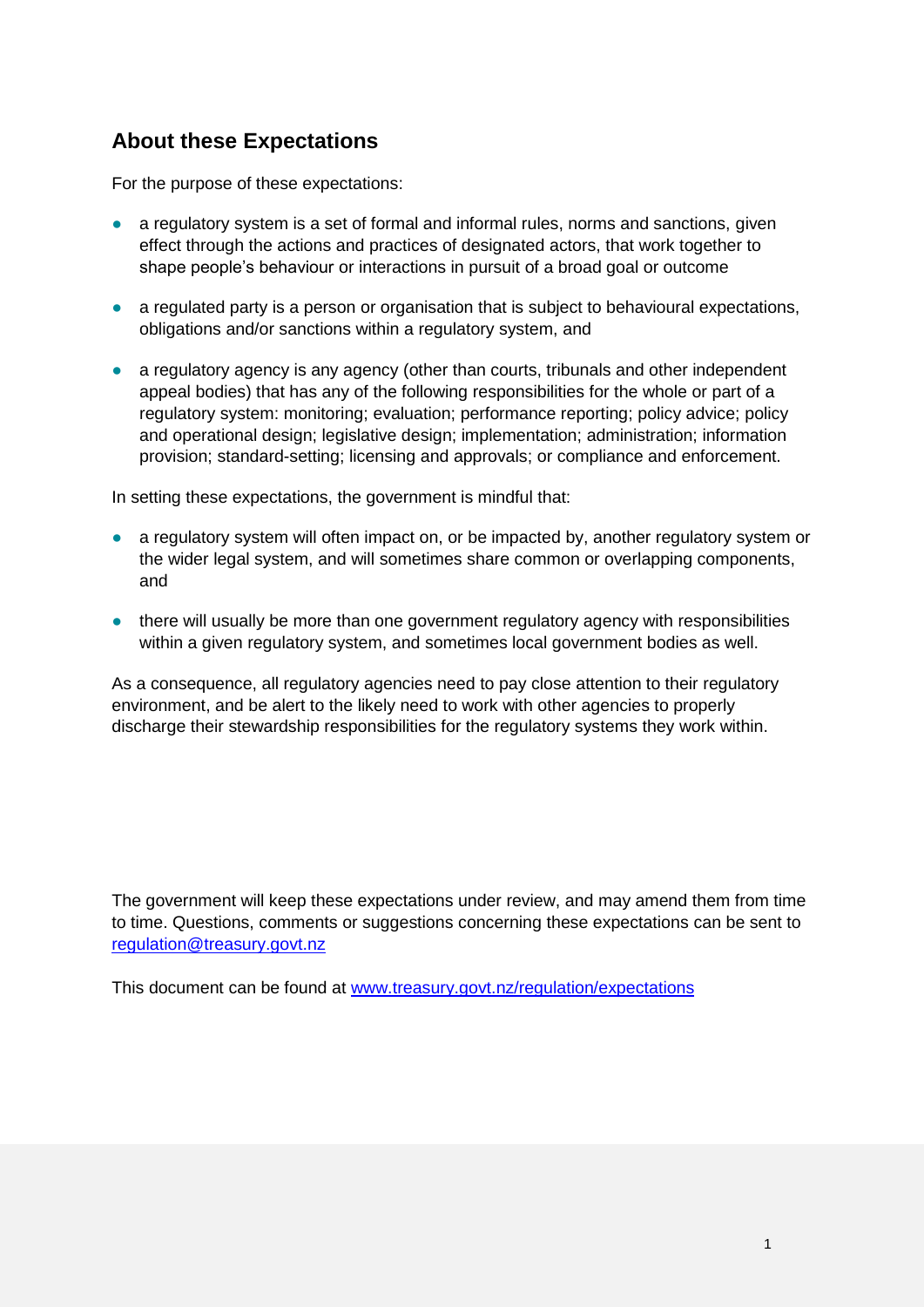## **Part A: Expectations for the design of regulatory systems**

The government expects any regulatory system to be an asset for New Zealanders, not a liability.

By that we mean a regulatory system should deliver, over time, a stream of benefits or positive outcomes in excess of its costs or negative outcomes. We should not introduce a new regulatory system or system component unless we are satisfied it will deliver net benefits for New Zealanders. Similarly, we should seek to remove or redesign an existing regulatory system or system component if it is no longer delivering obvious net benefits.

The government believes that durable outcomes of real value to New Zealanders are more likely when a regulatory system:

- has clear objectives
- seeks to achieve those objectives in a least cost way, and with the least adverse impact on market competition, property rights, and individual autonomy and responsibility
- is flexible enough to allow regulators to adapt their regulatory approach to the attitudes and needs of different regulated parties, and to allow those parties to adopt efficient or innovative approaches to meeting their regulatory obligations
- has processes that produce predictable and consistent outcomes for regulated parties across time and place
- is proportionate, fair and equitable in the way it treats regulated parties
- is consistent with relevant international standards and practices to maximise the benefits from trade and from cross border flows of people, capital and ideas (except when this would compromise important domestic objectives and values)
- is well-aligned with existing requirements in related or supporting regulatory systems through minimising unintended gaps or overlaps and inconsistent or duplicative requirements
- conforms to established legal and constitutional principles and supports compliance with New Zealand's international and Treaty of Waitangi obligations
- sets out legal obligations and regulator expectations and practices in ways that are easy to find, easy to navigate, and clear and easy to understand, and
- has scope to evolve in response to changing circumstances or new information on the regulatory system's performance.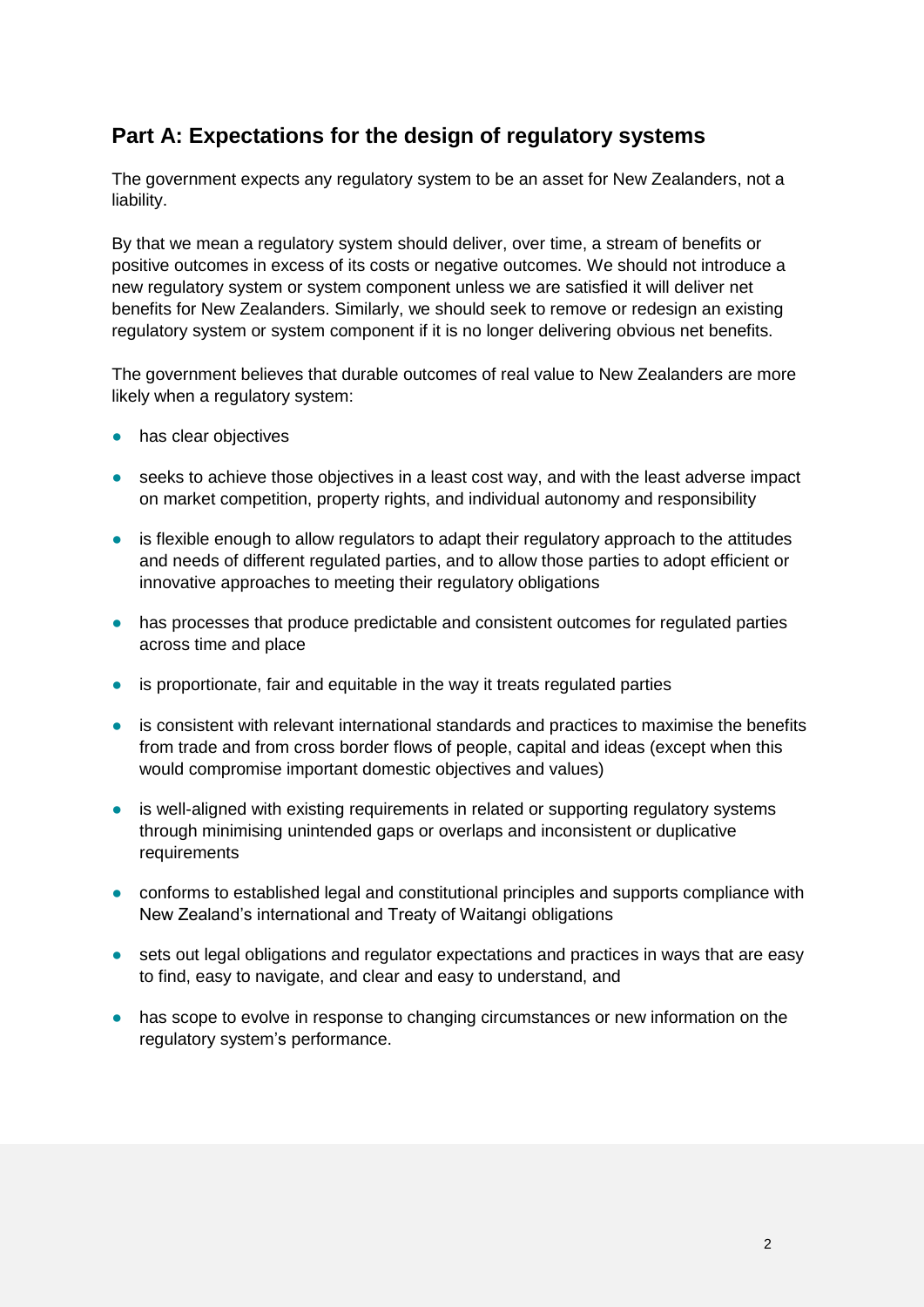## **Part B: Expectations for regulatory stewardship by government agencies**

The government expects regulatory agencies to adopt a whole-of-system view, and a proactive, collaborative approach to the care of the regulatory system(s) within which they work.

This regulatory stewardship role includes responsibilities for:

- monitoring, review and reporting on existing regulatory systems
- robust analysis and implementation support for changes to regulatory systems, and
- good regulatory practice.

#### *Monitoring, review and reporting on regulatory systems*

The government expects regulatory agencies to work collaboratively to:

- monitor the ongoing performance and condition of a regulatory system and the regulatory environment in which it operates
- review the system at appropriate intervals to determine whether it is still fit-for-purpose, and likely to remain so in the medium to longer-term
- test existing operating assumptions, and consider the perspective and experience of regulated parties and others directly affected by the regulatory system's rules and practices, when undertaking their monitoring and review work
- periodically look at other similar regulatory systems, in New Zealand and other jurisdictions, for possible trends, threats, linkages, opportunities for alignment, economies of scale and scope, and examples of innovation and good practice
- use available monitoring and review information to proactively identify and assess, and then report or address, problems, vulnerabilities, and opportunities for improvement in the design and operation of that regulatory system, and
- pay particular attention to requirements that appear unnecessary, duplicative, ineffective or excessively costly.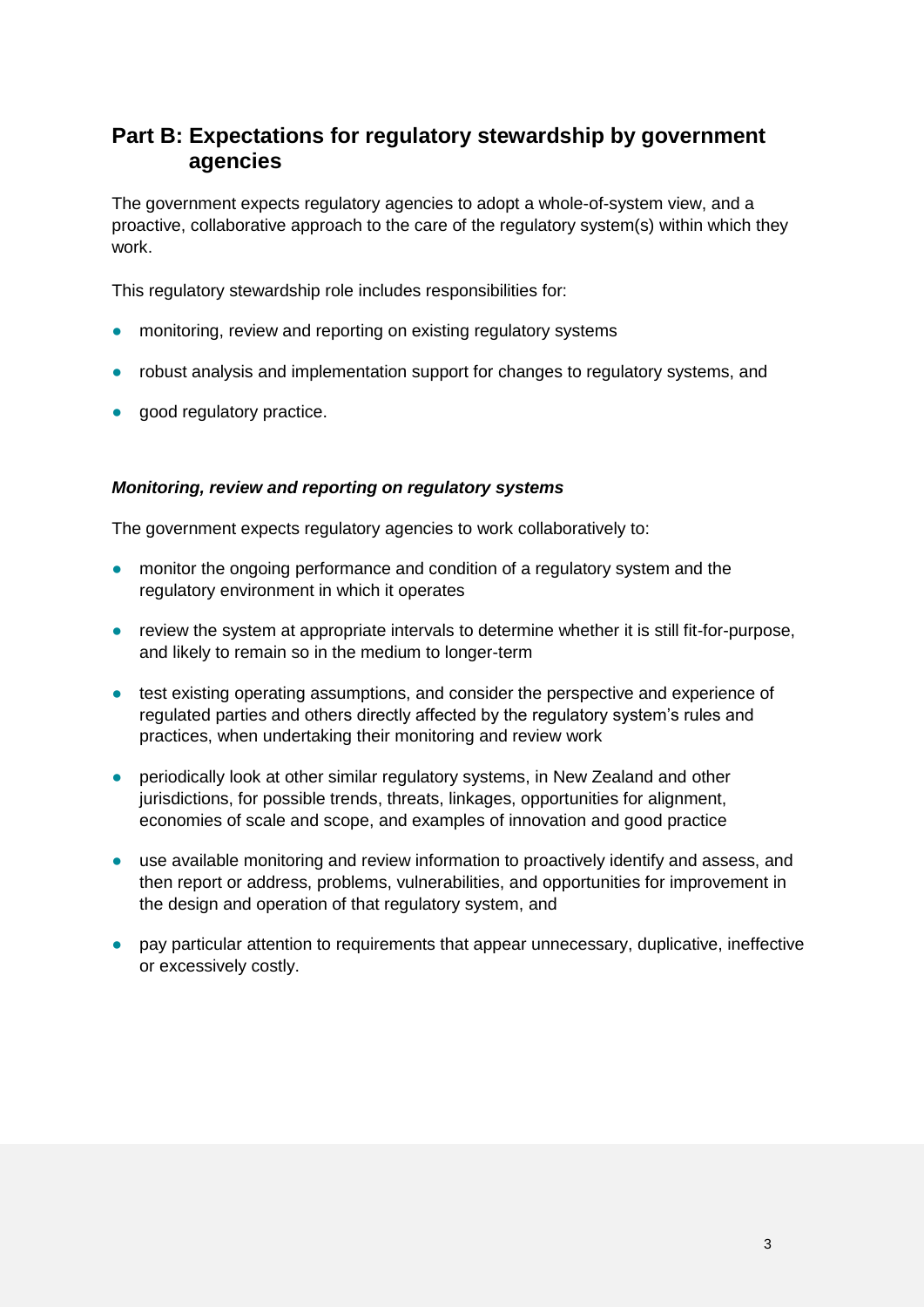#### *Robust analysis and implementation support for changes to regulatory systems*

Before a substantive regulatory change is formally proposed, the government expects regulatory agencies to provide advice or assurance on the robustness of the proposed change, including by:

- assessing the importance of the issue in relation to the overall performance and condition of the relevant regulatory system(s), and how it might fit with plans, priorities or opportunities for system improvement already identified
- clearly identifying the nature and underlying cause of the policy or operational problem it needs to address, drawing on operational intelligence and available monitoring or review information
- undertaking systematic impact and risk analysis, including assessing alternative legislative and non-legislative policy options, and how the proposed change might interact or align with existing domestic and international requirements within this or related regulatory systems
- making genuine effort to identify, understand, and estimate the various categories of cost and benefit associated with the options for change
- identifying and addressing practical design, resourcing and timing issues required for effective implementation and operation, in conjunction with the regulator(s) who will be expected to deliver and administer the changes,
- providing affected<sup>1</sup> and interested parties with appropriate opportunities to comment throughout the process and, in the right circumstances, to participate directly in the regulatory design process (co-design), and
- use of "open-book" exercises to allow potential fee or levy paying parties to scrutinise the case for, and structure and level of, proposed statutory charges.

Before a substantive regulatory change is formally made, the government expects regulatory agencies to:

- allow regulated parties reasonable time to get familiar with new requirements before the change comes into force (unless this would compromise the outcome sought)
- test key operational processes required to implement the change
- anticipate and plan for the possibility of unintended consequences or the potential need for contingency measures, and
- provide for any appropriate changes to system monitoring arrangements.

Affected parties include people and organisations whose obligations, rights or powers will be directly affected by the proposed change